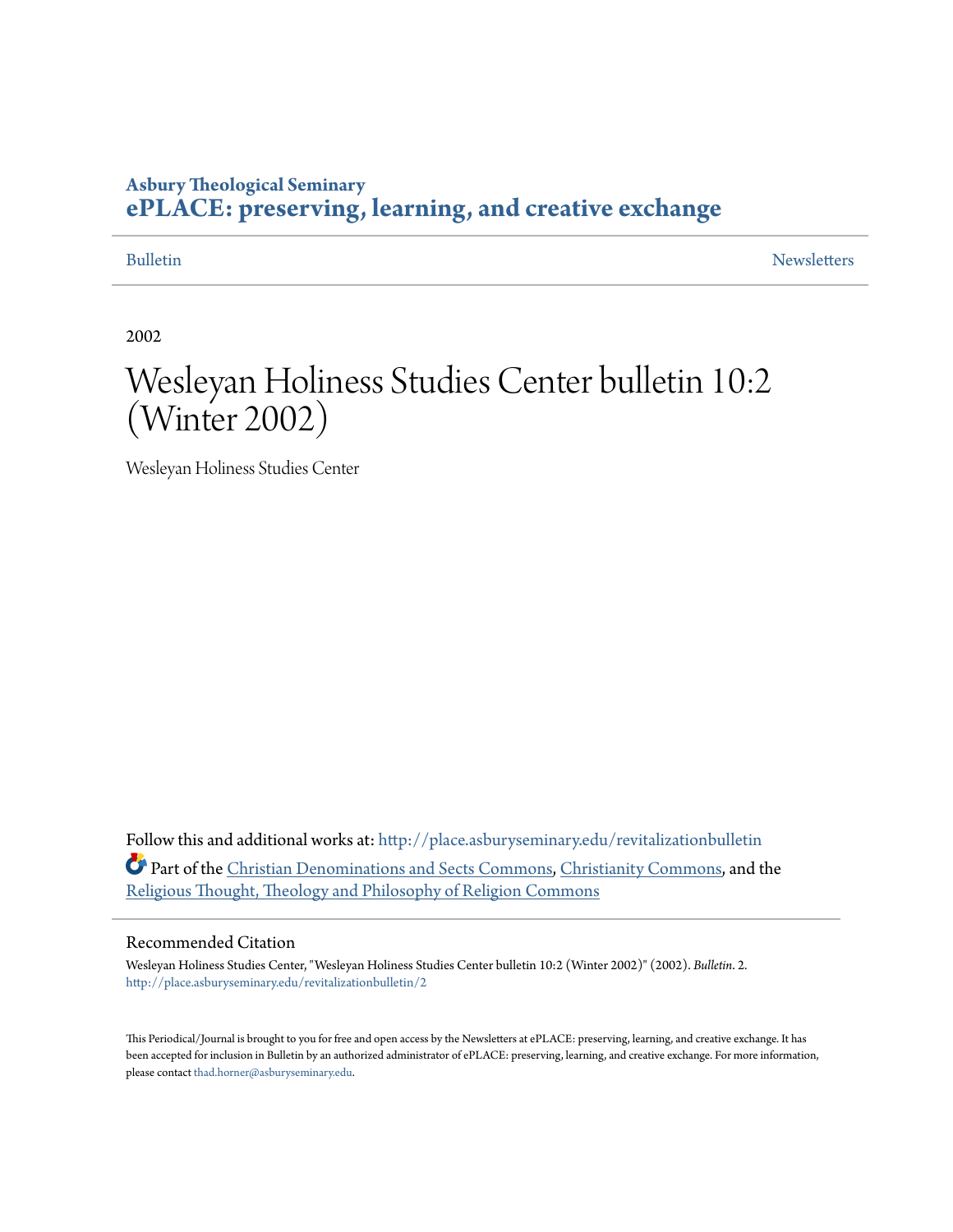

Wesleyan/Holiness Studies Center

AT ASBURY THEOLOGICAL SEMINARY

# *Bulletin*

#### *A Tribute to Kenneth* E. *Rowe By Charles Yrigoyen,Jr.*

No one knows more about American Methodist history and bibliography than Kenneth E. Rowe. He has served as the distinguished Methodist Librarian at Drew University since 1970 . Since he has chosen to retire June 30, 2002, we take this opportunity to honor his contributions to all of us.

During his tenure at Drew, Rowe has introduced countless researchers to the vast literature produced by Methodists and their theological relatives. He has assisted innumerable scholars around the world who have benefitted from his expertise and insights into theology of the Wesleys and the history of Methodism.

Rowe's long association with Drew University began as an undergraduate in 1955 . There he completed his A.B. in 1959 prior to enrolling at the Yale University Divinity School from which he received his B.D. in 1962. He returned to Drew and completed his Ph.D. in 1969. Shortly thereafter, June 1970, came appointment as Drew's Methodist Research Librarian, a position which evolved over more than three decades under his leadership. While Drew's Methodist Librarian, he was instrumental in building one of the premier Methodist collections in the world.

In addition to honing his library skills at Drew, Rowe

also completed an M.L.S. degree at Rutgers in 1970 and was enrolled in the History of Books and Printing Program at Columbia University from 1981 to 1983.

Prior to employment at Drew, Ken was ordained deacon (1960) and elder (1962) in the Philadelphia (now Eastern Pennsylvania) Annual Conference of The United Methodist Church. From 1962 to 1965 he was a campus minister in Philadelphia and has served on Annual Conference and denominaStudent Association's Professor of the Year Award in 1990. A few months later he was recognized with Drew's Presidential Citation as the University's Scholar/Teacher of the Year. Any student who has sat in his classroom or heard his public lectures have appreciated his grasp of the subject, his straightforward delivery, and the humor with which his lectures are peppered.

Rowe has enriched the world of historical and theological scholarship with a number of important books,

*Rowe has persistently called attention to the importance of placing Methodism in the wider context of national and world history.* 

tional committees and agencies.

Drew University wisely appointed Rowe to its teaching faculty in 197 1. In addition to his library duties he was advanced from assistant to associate professor, then to full professor of church history in 1986. He has taught annually in the Theological School and in the graduate programs in Liturgical Studies and Wesley and Methodist Studies. His effectiveness in the classroom earned him the Graduate

essays, articles, and bibliographies. Among his published bibliographies are those on John Calvin, Martin Luther, Methodist women, and black Methodists. His work continues on the projected 20 - volume Methodist Union Catalogue, pre-1976 Imprints (Scarecrow Press) and United Methodist Studies: Basic Bibliographies, a work which requires regular updates. Rowe is author, contributor and editor of several volumes, including, *Rethinking Methodist History -*

A *Bicentennial Historical Consultation, Perspectives on American Methodism : Interpretive Essays; United Methodism in America:* A *Compact History; and The Methodists*. His most recent publication is *The Methodist Experience in America:* A *Sourcebook* (Abingdon, 200 I), a collaborative work which includes a superb collection of primary source documents. Articles and essays from his pen have appeared in *Methodist History* and other periodicals and journals.

In the classroom as well as in his research and publications, Rowe has persistently called attention to the importance of placing Methodism in the wider context of national and world history. He has also reminded historians of the importance of the role of women and racial/ethnic minorities in denominational history. Furthermore, he has insisted on the study of primary sources as a basis for understanding and interpreting people, events, and organizations. His bibliographic work has effectively identified many of those sources.

Rowe has shared his expertise in many church and professional organizations. He is a member of the American Academy of Religion, American Society of Church History, American Theological Library Association, Charles Wesley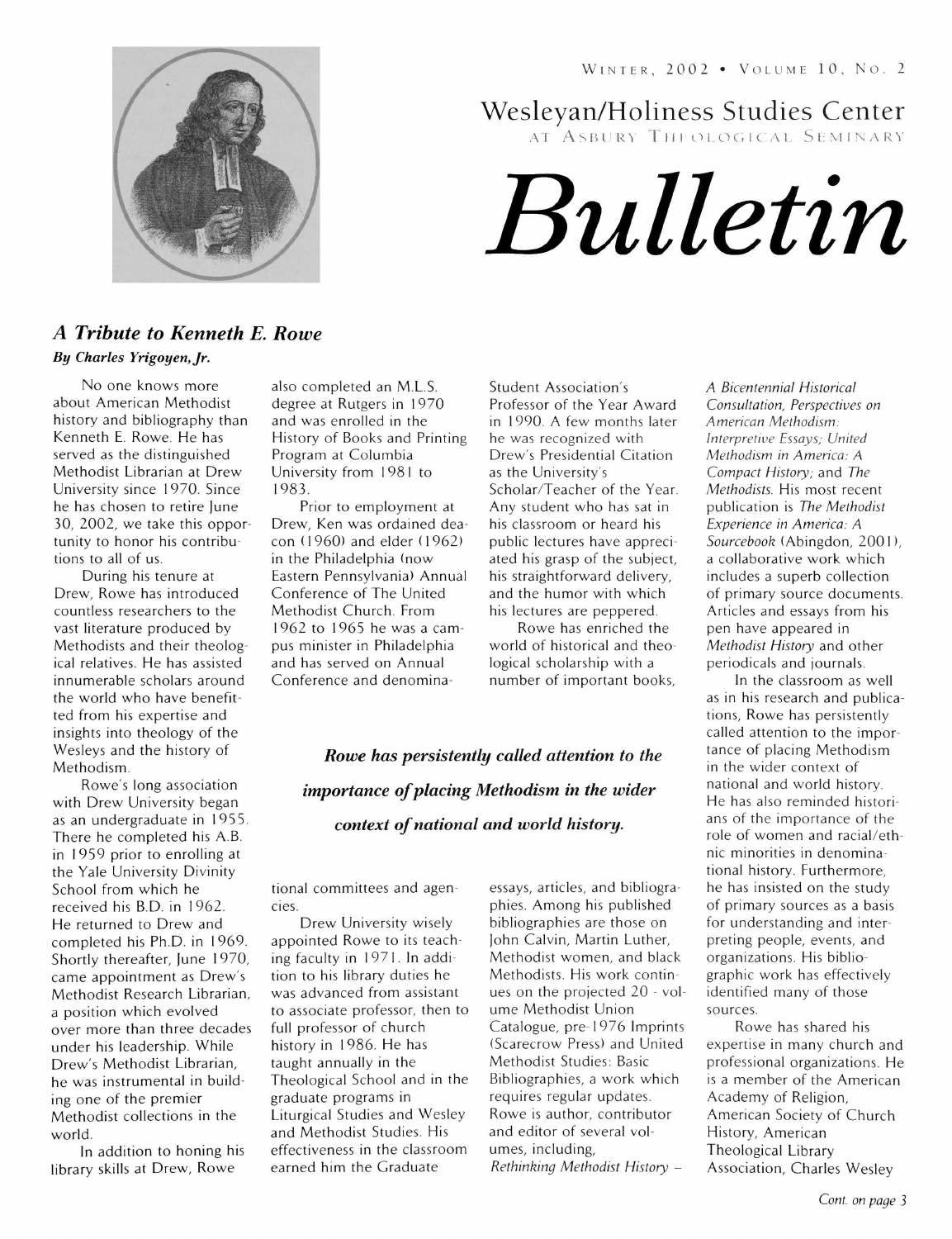- Abbott, Margery Post, Mary Ellen Chijioke, Pink Dandelion and lohn Oliver. *Historical Dictionary of the Friends (Quakers).* Lanham, MD: Scarecrow Press, 2002. \$80.00.
- Bendroth, Margaret Lamberts and Virginia Lieson Brereton, eds. *Women and Twentieth Century Protestantism.* Urbana, IL: University of Illinois Press, 2002. \$19.95 (paper).
- Bennett, David. *The Altar Call: Its Origin and Present Usage.* Lanham, MD: Scarecrow Press, 2000. \$42.00.
- Bernard, David. A *History of Christian Doctrine, vol.* 3: *The Twentieth Century.* Hazelwood, MO: World Aflame Press, 1999.
- Burgess, Stanley, ed. *New International Dictionary of the Pentecostal and Charismatic Movements.* Grand Rapids: Zondervan, 2002. \$49.99.
- Callen, Barry. Authentic Spirituality: Moving *Beyond Mere Religion.* Grand Rapids; Baker Academic, 2001.
- Casey, Michael W. and Douglas A. Foster, eds. *The Stone-Campbell Movement: An International Religious Tradition.* Knoxville: University of Tennessee Press, 2002.
- Cox, Leo George. *fohn Wesley's Concept of Sin.*  Salem, OH: Schmul Publishing Co., 2002.
- Eason, Andrew Mark. *Women in God's Army: Gender and Equality in the Early Salvation Army.* Waterloo, ON: Wilfrid Laurier University Press, 2002. \$34.95
- Goff, Ir. lames R. *Close Harmony.'* A *History of Southern Gospel.* Chapel Hill, NC: University of North Carolina Press, 2002. \$24.95.
- Goff, lames R. and Grant Wacker, eds. *Portraits of a Generation: Early Pentecostal Leaders.*  Fayetteville, AR: University of Arkansas Press, 2002. \$34.95.
- lones, Charles Edwin. *Perfectionist Persuasion: The Holiness Movement in American Methodism.* Lanham, MD: Scarecrow Press, 1974. \$31.00. Reprint.
- Kay, William K. *Pentecostals in Britain.* Carisle, UK: Paternoster Press, 2000.
- King, w.L. *Autobiography ofWL King:* A *Radical.* Craigville, WV: Voice of the Nazarene, 2002. Order from walter@ezla.net
- Larsen, Timothy. *Christabel Pankhurst: Fundamentalism and Feminism in Coalition.*  Rochester, NY: Boydell & Brewer, 2002. \$72.00.
- Mulder, Philip N. A *Controversial Spirit: Evangelical Awakenings in the South.* New York: Oxford University Press, 2002. \$39.95.
- McGuire, Peter R. *The Fruits of the Vine: Methodism in the Southern Piedmont.* Boone, NC: Parkway Publishers, 2002. \$25.00.
- Moir, lohn S. *Christianity in Canada: Historical Essays by fohn* S. *Moir.* Gravelbourg, SK: Laverdure & Associates. \$14.95. Order from Laverdure & Associates, Box 246, Gravelbourg, SK SOH I XO.
- Patzwald, Gari-Anne. *Waiting for Elijah:* A *History of the Meggiddo Mission.* Knoxville: University of Tennessee Press, 2002. \$30.00.
- Semett, Milton C. *North Star Country: Upstate New York and the Crusade for African American Freedom.* Syracuse: Syracuse University Press, 2002. \$49.95.
- Stanley, Susie C. *Holy Boldness: Women Preacher's Autobiographies and the Sanctified Self* Knoxville: University of Tennessee Press, 2002. \$35.00.
- Stone, Bryan P. and Thomas Jay Oord, eds. *Thy Nature and Thy Name* is *Holy: Wesleyan and Process Theology in Dialogue.* Nashville: Kingswood Books, 2001.
- Streiff, Patrick. *Reluctant Saint.?* A *Theological Biography of fohn Retcher.* Peterborough, UK: Epworth Press, 200 I.
- Tucker, Karen Westerfield. *American Methodist Worship.* New York: Oxford University Press, 2001. \$49.95.
- Weaver-Zercher, David, ed. *Minding the Church: Scholarship in the Anabaptist*  **Tradition. Telford, PA: Pandora Press, 2002.** \$22.95. Essays in honor of E. Morris Sider.
- Wood, Laurence W. *The Meaning of Pentecost in Early Methodism: Rediscovering fohn Retcher as fohn Wesley's Vindicator and Designated Successor.* Lanham, MD: Scarecrow Press, 2002. \$49.95.
- Y rigoyen, Charles, ed. *The Global Impact of the Wesleyan Traditions and Their Related Movements.* Lanham, MD: Scarecrow Press, 2002. \$75.00.

I nitially, funding for the *Wesleyan Holiness Studies Center Bulletin* was provided by the Pew Charitable Trusts. We are sorry to say that this is no longer the case and it has become necessary for us to begin charging a say that this is no longer the case and it has become necessary for us to begin charging a fee to cover the cost of printing and postage. For a one year's subscription (two issues), the cost will be \$5.00, **\$10.00** for two years, etc. **If** you wish to continue receiving the *Bulletin,* please return this portion of the newsletter to:

#### *Wesleyan/Holiness Studies Center Bulletin*  **D. William Faupel, Director**  Asbury Theological Seminary · Wilmore, KY 40390-1199

 $N_{\rm{lambda}}$ 

Address \_\_\_\_\_\_\_\_\_\_\_\_\_\_\_\_\_\_\_\_\_\_\_\_\_\_\_\_\_\_\_\_\_\_\_\_\_\_\_\_\_\_\_\_\_\_\_\_\_\_\_\_\_\_\_\_\_\_\_\_\_\_\_\_\_\_\_\_\_\_\_\_\_\_\_\_\_\_\_\_ \_\_

City, State, Zip \_\_\_\_\_\_\_\_\_\_\_\_\_\_\_\_\_\_\_\_\_\_\_\_\_\_\_\_\_\_\_\_\_\_\_\_\_\_\_\_\_\_\_\_\_\_\_\_\_\_\_\_\_\_\_\_\_\_\_\_\_\_\_\_\_\_\_\_\_\_\_\_\_ \_

**AND THE REAL PROPERTY CONTROLLED AND THE REAL PROPERTY AND RELEASE AND RELEASE PROPERTY AND RELEASE.** 

.<br>News a state of the second contract of the contract of the second contract of the second contract of the second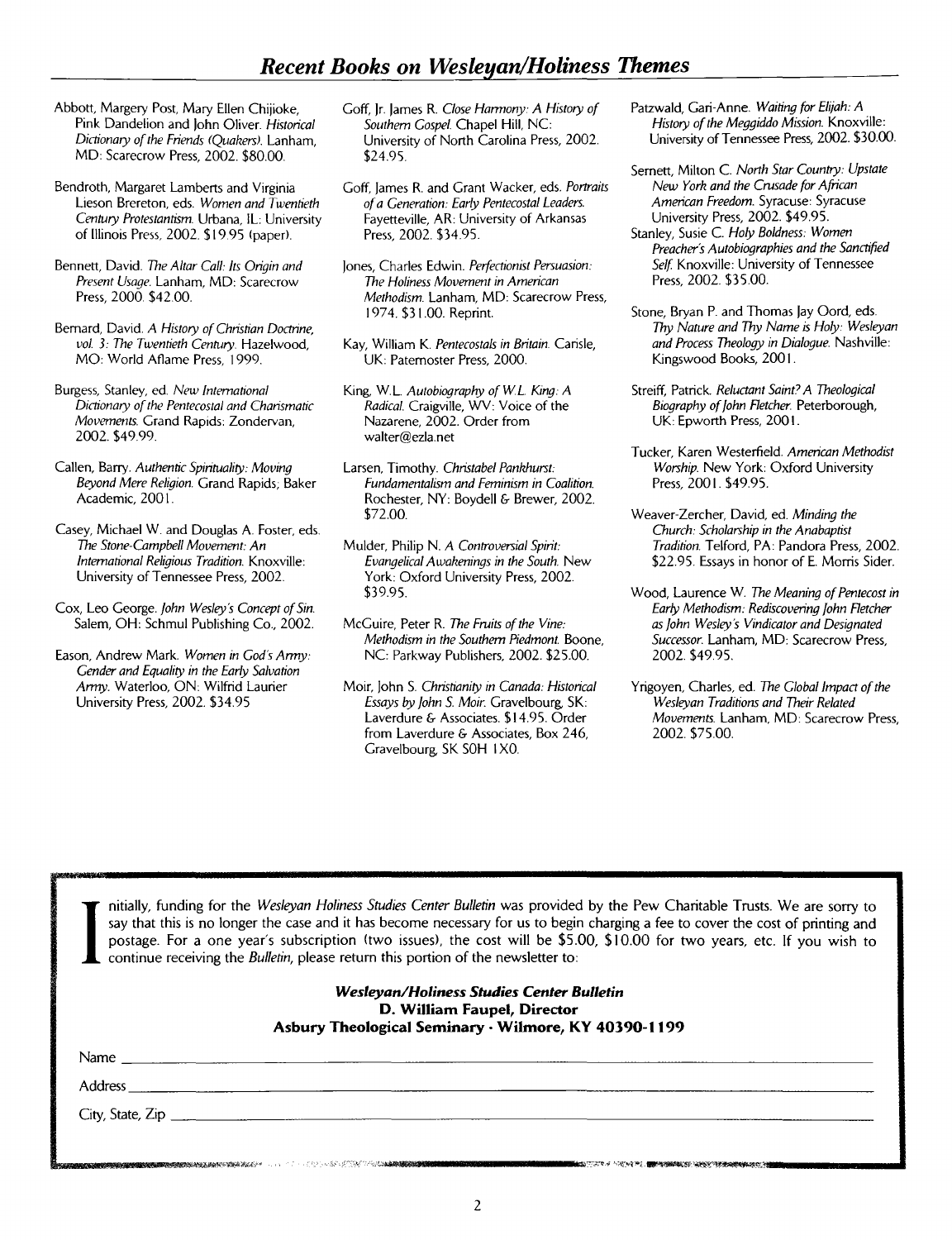#### *Rowe, cont.*

Society, Historical Society of The United Methodist Church, Methodist Federation for Social Action, Methodist Librarians' Fellowship, North American Academy of Liturgy, Order of St. Luke, Oxford Institute of Methodist Theological

Studies, Wesley Historical Society, and World Methodist Historical Society. He also serves on the Editorial Board of *Methodist History.* 

Academic credentials, an outstanding publication record, and service to academia, church, and organiza-

tions tell us much about Kenneth E. Rowe. We who know him personally, howev· er, also deeply appreciate him as a committed scholar/leader whose gifts have made an inestimable contribution not only to our research interests and pur-

suits, but also as Christian friend and colleague.

*-Charles Yrigoyen, Jr., General Secretary General Commission on Archives and History The United Methodist Church* 

#### *Nathan* O. *Hatch* & *John H. Wigger (eds.), Methodism and the Shaping of American Culture (Nashville: Kingswood Books, 2001);* 347 *pages.*

This collection of 10 uniformly excellent articles on American Methodism from 1770 to 1860 derived from a conference at Asbury Theological Seminary in 1994, but the papers have been updated to reflect the current state of Methodist historiography. The chapters are thematically related, but confine themselves to their own topics and avoid the repetition often associated with conference publications.

Nathan Hatch declares that Methodism became the largest and most influential religious movement in the period after the American Revolution and has "a central place in the shaping of American culture." In his opening article, he assesses why historians have not analyzed Methodism's creative influence and given it due credit. The remaining nine articles,

however, ably demonstrate that this dereliction has not been true for at least the last decade. Each opens an encyclopedia of issues and reflections on critical aspects of American Methodist history.

They deal with the geographic and numerical expansion of Methodism, the nature of the Methodist community and how it transformed its itinerancy and institutions to better serve American society. They study the experiences of Afro-Americans and women as both participants and leaders in the movement, and how their status was affected by notions of respectability. They address the strength and contribution of Methodism in the Upper South and New England. They also demonstrate the multitude of Methodist political and economic responses to the fundamental secular issues of the

period. Collectively, they analyze the essential historical questions of race, gender, class, politics and regionalism while reflecting Methodism's reaction to and influence on American culture. While none of the chapters provide all the answers, they stimulate vital debates.

They perhaps conclude that Methodists became quintessential Americans in their acceptance of change and their transformation into respectable, moralistic, essentially conservative individuals. Despite their economic, racial, ethnic and partisan diversity, they shared the American dreams of progress under a benevolent, "American" God.

My concerns center on the question: what was inherent in Methodism to respond as it did as opposed to an American response irrespective of specific

religious beliefs? For example, how could Methodists oppose, support, or, more generally, be indifferent to slavery? It appears that adaptability to changing local conditions was Methodism's greatest strength and greatest weakness' Perhaps a better awareness of Methodist actions elsewhere in the world would help clarify the uniquely Methodist contribution to the American scene.

Still, the collection supplies an excellent introduction to the major concerns of Methodist and broad American history during this period, and allows both the novice and the expert to delve into a multitude of complex issues. This fundamentally important book should be on every bookshelf.

*Reviewed by Neil Sample, author of*  The Lord's Dominion: The History of Canadian Methodism.

#### *B.L. Fisher Library Adds Paul E. Wagner Papers*

A significant collection of archival papers documenting the ministry of Paul E. Wagner, Methodist evangelist and missionary to India and Nepal (1937-1976), have been added to the archives of the B. L. Fisher Library at Asbury. Wagner served as general Secretary of the United Christian Ashrams from 1976-1980. The papers include correspondence and subject files documenting Wagner's ministry. Wagner served as a district superintendent, building director, Director of Village Medical Service and All India Director of Stewardship. He often served as a government consultant on road construction projects, land reclamation and village economic uplift. Asbury Theological Seminary also has significant archival collections documenting the careers of India missionaries, E. A. Seamands and E. Stanley lones and the related papers of the United Christian Ashrams.

THE WESLEYAN/HOLINESS STUDIES CENTER BULLETIN